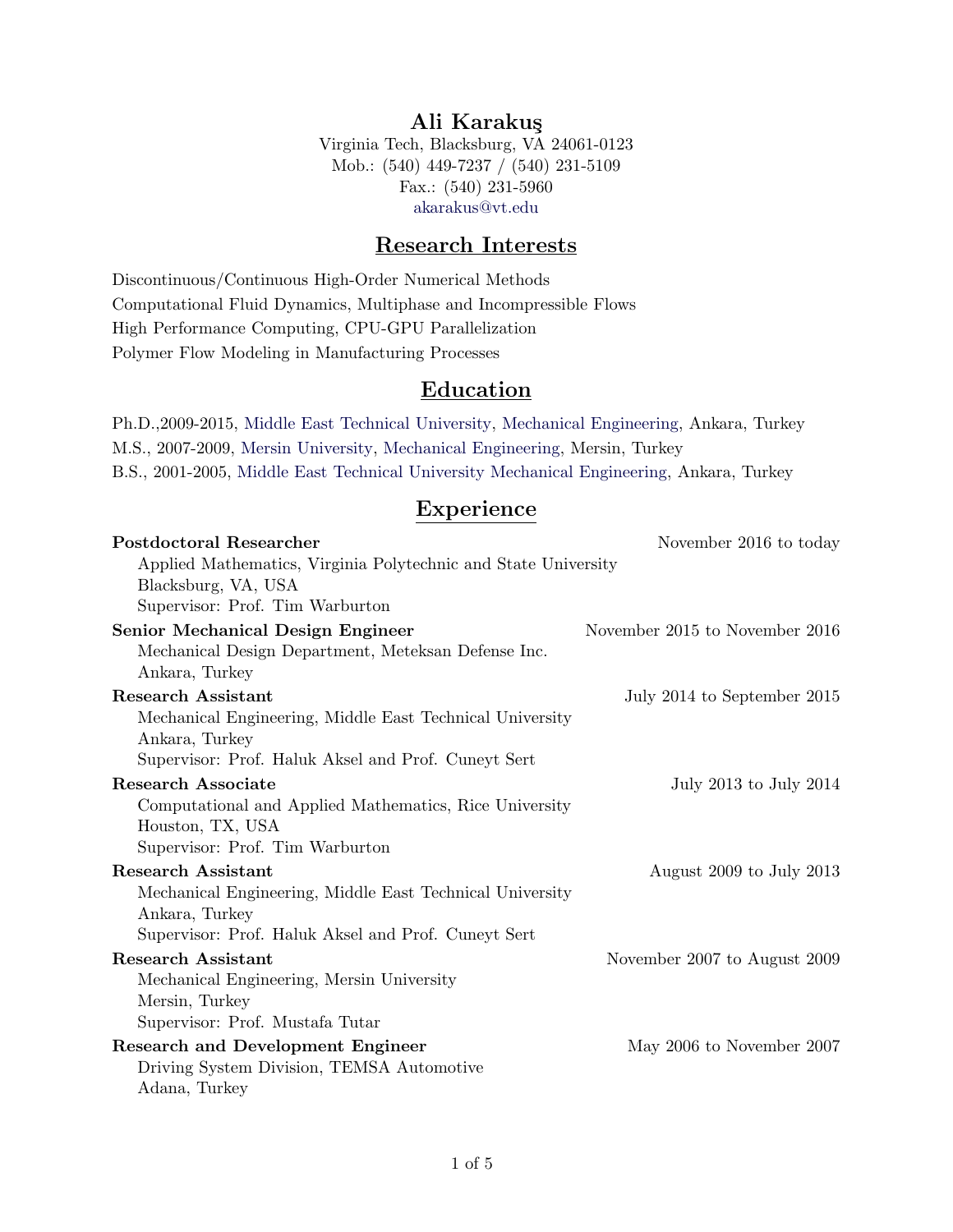# Publications

### Journal Articles in Progress

1. Karakus, A., and Warburton T. "Semi-analytic Multirate and Implicit-explicit Time Stepping for Discontinuous Galerkin Discretizations of Boltzmann Equation.", International Journal for Numerical Methods in Engineering, to be submitted.

### Submitted Articles & Preprints

- 1. Karakus, A., Chalmers, N., Katarzyna S., and Warburton T., 2017 "GPU Acceleration of a High-Order Discontinuous Galerkin Based Incompressible Flow Solver.", International Journal for Numerical Methods in Fluids, submitted.
- 2. Katarzyna S., Chalmers N., Karakus, A., and Warburton T., 2017 "Acceleration of Tensorproduct Operations for High-Order Finite Element Methods. ", International Journal of High Performance Computing Applications, submitted.

### Refereed Journal Publications

- 1. Karakus, A., Warburton T., Aksel H., and Sert, C., 2017 "An Adaptive Fully Discontinuous Galerking Level Set Method for Incompressible Multiphase Flows.", International Journal of Numerical Methods for Heat and Fluid Flow, Accepted.
- 2. Karakus, A., Warburton T., Aksel H., and Sert, C., 2016. "A GPU Accelerated Level Set Reinitialization for an Adaptive Discontinuous Galerkin Method.", Computer & Mathematics with *Applications*, 72(3), pp:755-767.
- 3. Karakus, A., Warburton T., Aksel H., and Sert, C., 2016. "A GPU Accelerated Adaptive Discontinuous Galerkin Method for Level Set Equation.", *Journal of Computational Fluid* Dynamics, 30(1), pp:56-68.
- 4. Tutar, M. and Karakus, A., 2014. "Numerical Study of Polymer Melt Flow in a Three Dimensional Sudden Expansion: Effect of Viscous Dissipation.", Journal of Polymer Engi*neering*,  $135(1)$ , pp:1-16.
- 5. Tutar, M. and Karakus, A., 2013. "Computational Modeling of the Effects of Viscous Dissipation on Polymer Melt Flow Behavior During Injection Molding Process in Plane Channels.", Journal of Manufacturing Science and Engineering (ASME) 135(1), pp:1-16.
- 6. Tutar, M. and Karakus, A., 2013. "A Numerical Study of Solidification and Viscous Dissipation Effects on Polymer Melt Flow in Plane Channels.", Journal of Polymer Engineering, 33(1), pp:355-384.
- 7. Tutar, M. and Karakus, A., 2010. "Computational Study of the Effect of Governing Parameters on a Polymer Injection Molding Process for Single-Cavity and Multicavity Mold Systems.", Journal of Manufacturing Science and Engineering (ASME), 132(1), pp:1-12.
- 8. Tutar, M. and Karakus, A., 2009. "A Numerical Simulation Study of Compressible Filling Process of Mold Insert Polymer Injection Molding.", Journal of Polymer Engineering, 29(6), pp:355-384.
- 9. Tutar, M. and Karakus, A., 2009. "3-D Computational Modeling of Process Condition Effects on Polymer Injection Molding.", International Polymer Processing, 2009(5), pp: 384- 398.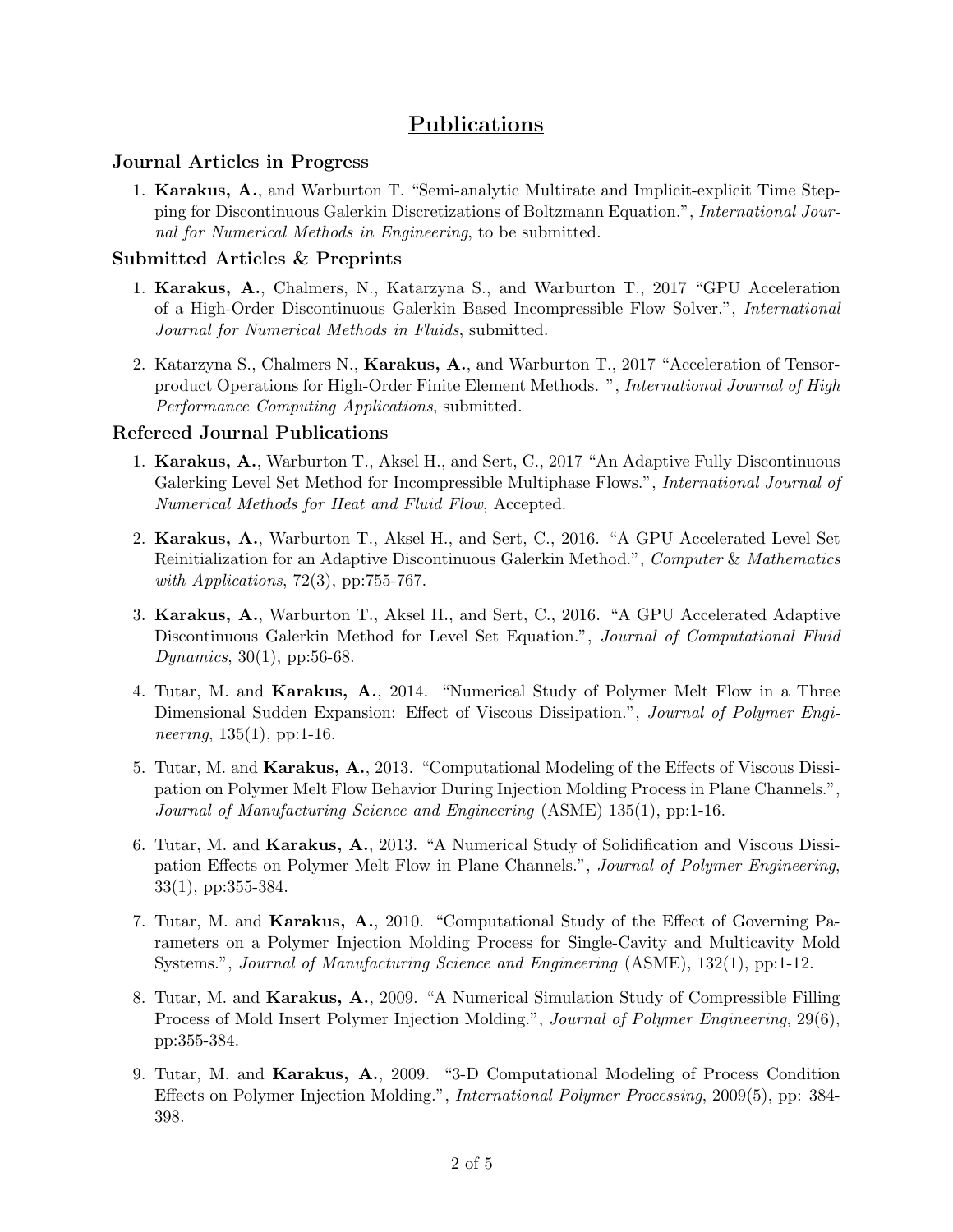### Conference Proceedings & Presentations

- 1. Warburton, T., Medina, D., and Karakus, A., "OCCA: Open Concurrent Compute Abstraction", SIAM Conference on Computational Science and Engineering, February 27-March 3 2017, Atlanta, GA, USA
- 2. Oner, S.D., Karakus, A., Cetin, B., and Baranoglu B., "Parallel Boundary Element Formulation for 2D Microfluidic Particulate Flow for Multi-threaded Architectures." ECCOMAS Congress, June 05-08 2016, Crete Island, Greece
- 3. Karakus, A., Warburton T., Aksel H., and Sert, C., "An Adaptive Fully Discontinuous Galerking Level Set Method for Incompressible Free Surface Flows." European Conference on Numerical Mathematics and Advanced Applications, September 14-18 2015, Ankara, Turkey
- 4. Ongut, A. E., Aksel, M. H., Turan, R., Karakus, A., Erkursun, B., Cicek, E., Demircioglu, O. and Kilkis, B.,A ,"Numerical Study For The Improvement of Automobile Cabin Confort Conditions Using External Cooling Units Operated by Phovoltaic Solar Panels.", 6th Automotive Technologies Congress, June 4-5 2012, Bursa, Turkey
- 5. Tutar, M., and Karakus, A., "3D Numerical Simulation of Polymer Injection Molding" in Proc. of 6th ICCHMT-International Conference on Computational Heat and Mass Transfer, May 18-21 2009, Guangzhou, China
- 6. Tutar, M., and Karakus, A., "3D Computational Modeling of Effects of Geometric Conditions on Injection Molding" International Materials Symposium, October 15-18, 2008, Denizli, Turkey
- 7. Tutar, M., and Karakus, A., "Computational Modeling of Three-dimensional Compressible Filling Process" International Symposium on Advances in Computational Heat Transfer, May 11-16, 2008, Marrakech, Morocco

### Technical Reports

- 1. Katarzyna S., Chalmers N., Karakus, A., and Warburton T., "GPU Accelerated Spectral Element Operators for Elliptic Problems", Center of Efficient Exascale Discretizations (CEED), Quarter Report, October, 2017
- 2. Turan R., Aksel M.H. and Karakus, A.,"Development of Heat Exchange Systems for Heavy Duty Vehicles", Middle East Technical University, BILTIR-T-2013-0804-C-003, September, 2015

### Thesis

- 1. Ph.D: High-Order Discontinuous Galerkin Level Set Methods for Incompressible Multiphase Flows, METU, Mechanical Engineering, Supervisor: Prof. M. Haluk Aksel, Prof. Cuneyt Sert, 2015
- 2. M.Sc: A 3D Numerical Model for Injection Molding Simulation, ME, Mechanical Engineering, Supervisor: Prof. Mustafa Tutar, 2009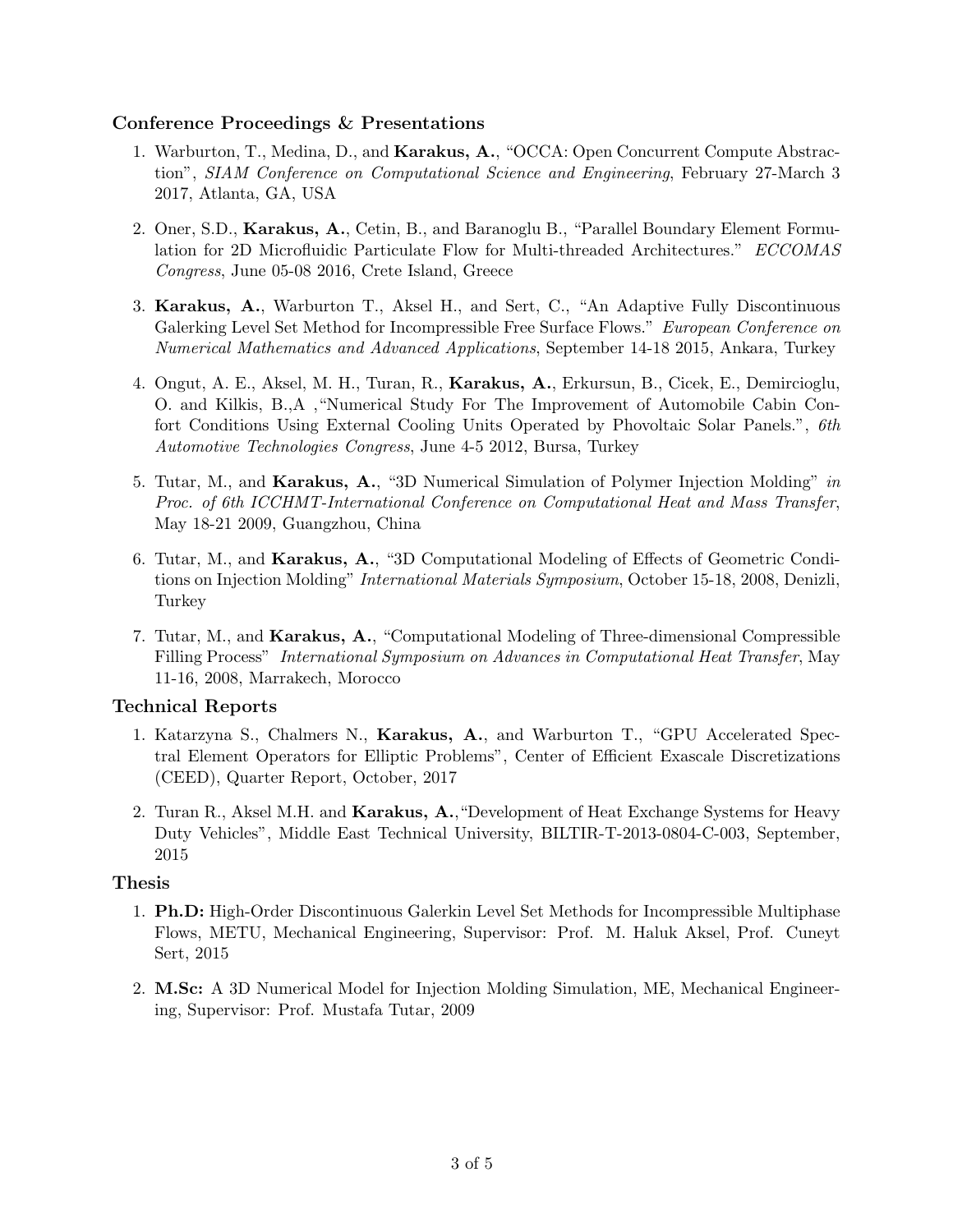## Projects

- 1. ["Exascale Computing: PDE Based Simulations on Unstructured Grids",](http://ceed.exascaleproject.org/) Researcher, Center of Efficient Exascale Discretizations (CEED), USA, September, 2016 - today
- 2. "High-order Numerical Methods on Many-core and GPU-based Architectures for Interface Capturing in Incompressible Multiphase Flows", Researcher, Computational and Applied Mathematics, Rice University, Houston, TX , July, 2013-July, 2014.
- 3. "Design of an Unmanned Underwater Vehicle Operating Under High Speeds", ASELSAN, Researcher, September, 2009 - July, 2013.
- 4. "Automotive Solar Cooling: Research and Development and Prototype Manufacturing for Electronic-Thermal-Mechanical-Photovoltaic Systems", Researcher, Turkish Automobile Factories (TOFAS), Project No: METU-BLTR- T-2008-0804-C-20, September, 2012 - May, 2013.
- 5. "Development of a Two-dimensional Laminar Navier-Stokes Solver for Cartesian Grids", Researcher, Engineering Research Committee, The Scientific and Technical Research Council of Turkey, Project No: 109M510, August, 2011 - June, 2012.
- 6. "A Design Project of an Ideal Metal-Insert Leakproof Fitting Operating Under Very High Pressures", Researcher, Engineering Research Committee, The Scientific and Technical Research Council of Turkey, Project No: 106M465, September, 2007 - June, 2009.
- 7. "Producing Electrical Power from the Sea Environment", Researcher, Engineering Research Committee, Turkish Ministry of Industry and Trade, Project No: 00280.STZ.2008-1, June, 2008 - July, 2009.

### Solvers

- 1. HOLMES: A Multi-CPU/GPU High-order Continuous/Discontinuous Galerkin Parallel Multiphysics Solver for Exascale Computations, Co-Developer. Lead Developer: Tim Warburton, Virginia Tech. (2016 - )
- 2. SMUDG: A 2D/3D Spectral Discontinuous Finite Element Solver for Interface Capturing in Incompressible Flows for Platform Independent CPU-GPU Parallelization. Lead Developer.  $(2013 - 2016)$
- 3. SMUDGm: An Easy to Track, High-Order Adaptive Discontinuous/Continuous Finite Element MATLAB environment for Testing New Numerical Algorithms. Lead Developer. (2012  $-2015$ )
- 4. HELMm: A 2D High-Order Hamilton-Jacobi Solver with Artificial Diffusion Stabilization and Fast Adaptive Contouring. Lead Developer. (2012 - 2013 )
- 5. hpCONT: A 2D/3D High-Order Adaptive Contouring for Solving Reinitialization Problems and Visualization of High-Order Finite Elements. Lead Developer. (2014 - 2015)

## Awards

| Doctoral Research Fellowship (TUBITAK) |               | 2013 |
|----------------------------------------|---------------|------|
| Publication Awards (METU/TUBITAK)      | $2013 - 2016$ |      |
| Full Undergraduate Fellowship (TEV)    | $2001 - 2005$ |      |